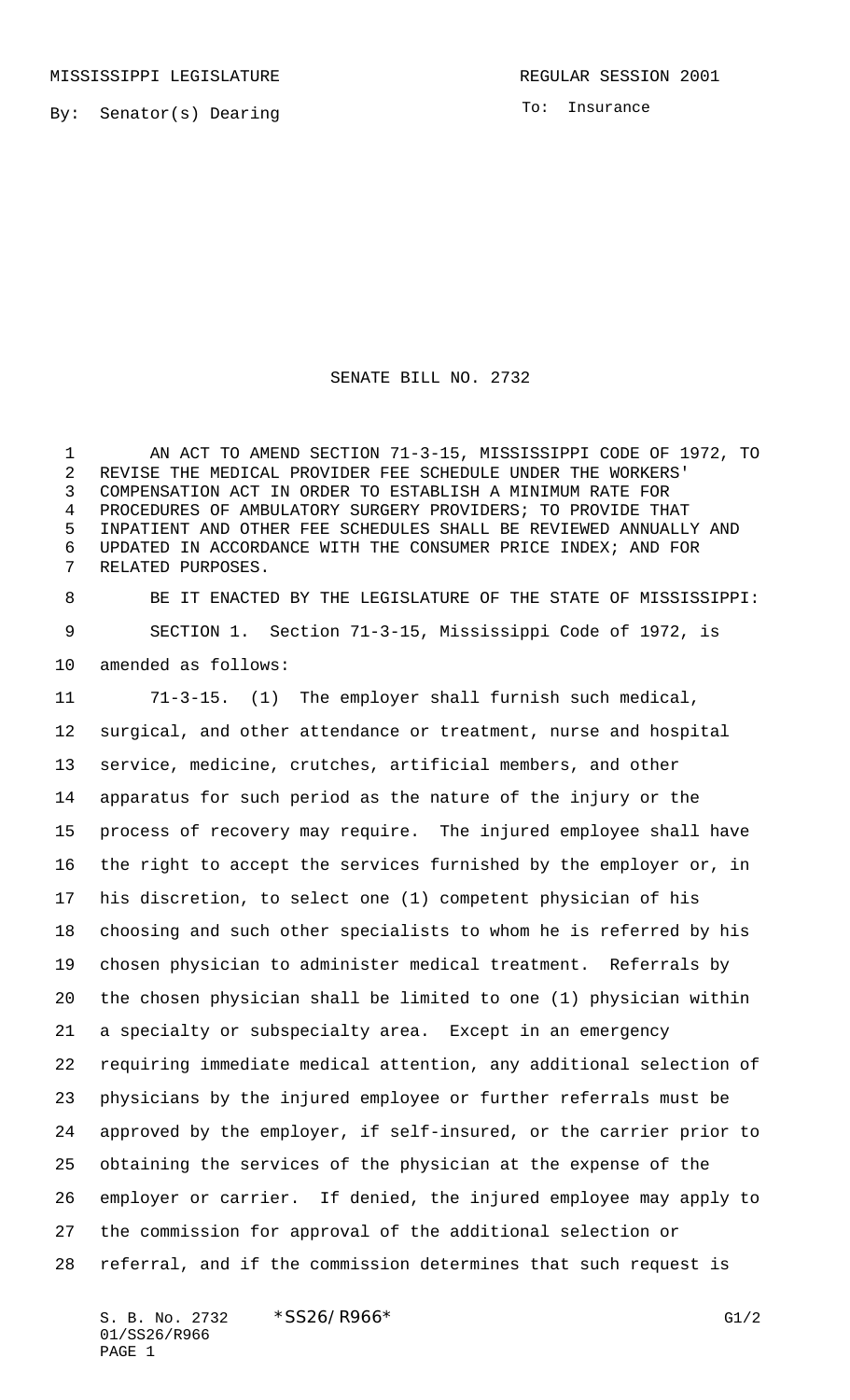reasonable, the employee may be authorized to obtain such treatment at the expense of the employer or carrier. Approval by the employer or carrier does not require approval by the commission. A physician to whom the employee is referred by his employer shall not constitute the employee's selection, unless the employee, in writing, accepts the employer's referral as his own selection. Should the employer desire, he may have the employee examined by a physician other than of the employee's choosing for the purpose of evaluating temporary or permanent disability or medical treatment being rendered under such reasonable terms and conditions as may be prescribed by the commission. If at any time during such period the employee unreasonably refuses to submit to medical or surgical treatment, the commission shall, by order, suspend the payment of further compensation during such time as such refusal continues, and no compensation shall be paid at any time during the period of such suspension; provided, that no claim for medical or surgical treatment shall be valid and enforceable, as against such employer, unless within twenty (20) days following the first treatment the physician or provider giving such treatment shall furnish to the employer, if self-insured, or its carrier, a preliminary report of such injury and treatment, on a form or in a format approved by the commission. Subsequent reports of such injury and treatment must be submitted at least every thirty (30) days thereafter until such time as a final report shall have been made. Reports which are required to be filed hereunder shall be furnished by the medical provider to the employer or carrier, and it shall be the responsibility of the employer or carrier receiving such reports to promptly furnish copies to the commission. The commission may, in its discretion, excuse the failure to furnish such reports within the time prescribed herein if it finds good cause to do so, and may, upon request of any party in interest, order or direct the employer or

S. B. No. 2732 \*SS26/R966\* 01/SS26/R966 PAGE 2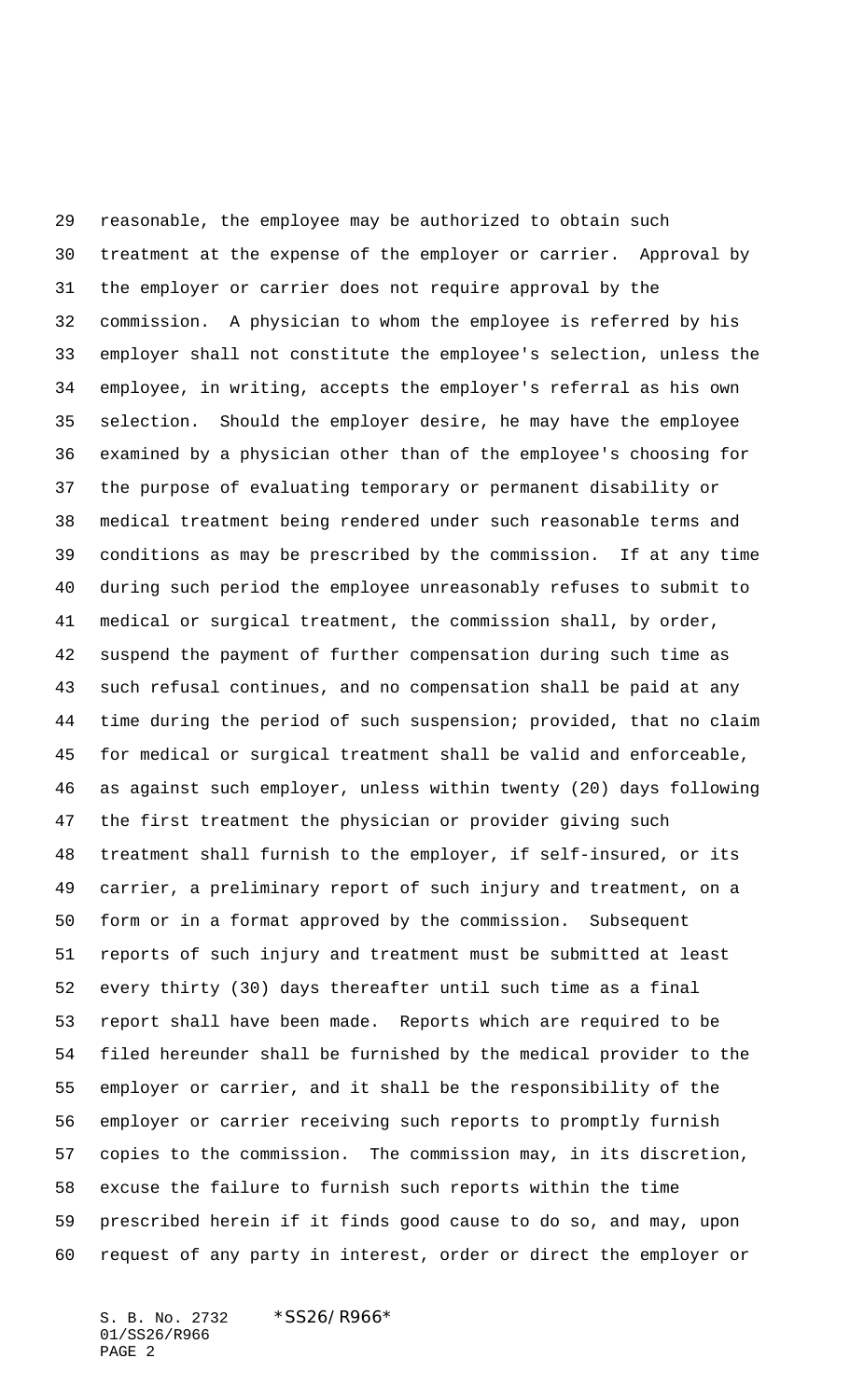carrier to pay the reasonable value of medical services rendered to the employee.

 (2) Whenever in the opinion of the commission a physician has not correctly estimated the degree of permanent disability or the extent of the temporary disability of an injured employee, the commission shall have the power to cause such employee to be examined by a physician selected by the commission, and to obtain from such physician a report containing his estimate of such disabilities. The commission shall have the power in its discretion to charge the cost of such examination to the employer, if he is a self-insurer, or to the insurance company which is carrying the risk.

S. B. No. 2732 \*SS26/R966\* 01/SS26/R966 PAGE 3 (3) In carrying out this section, the commission shall establish an appropriate medical provider fee schedule, medical cost containment system and utilization review which incorporates one or more medical review panels to determine the reasonableness of charges and the necessity for the services, and limitations on fees to be charged by medical providers for testimony and copying or completion of records and reports and other provisions which, at the discretion of the commission, are necessary to encompass a complete medical cost containment program. In no event shall the fee schedule for outpatient services, including ambulatory surgery services, be less than one hundred seventy-five percent (175%) of the then-current Medicare rate for such procedures. Inpatient and other fee schedules shall be reviewed annually and updated in accordance with the Consumer Price Index (CPI). The commission may contract with a private organization or organizations to establish and implement such a medical cost containment system and fee schedule with the cost for administering such a system to be paid out of the administrative expense fund as provided in this chapter. All fees and other charges for such treatment or service shall be limited to such charges as prevail in the same community for similar treatment and shall be subject to regulation by the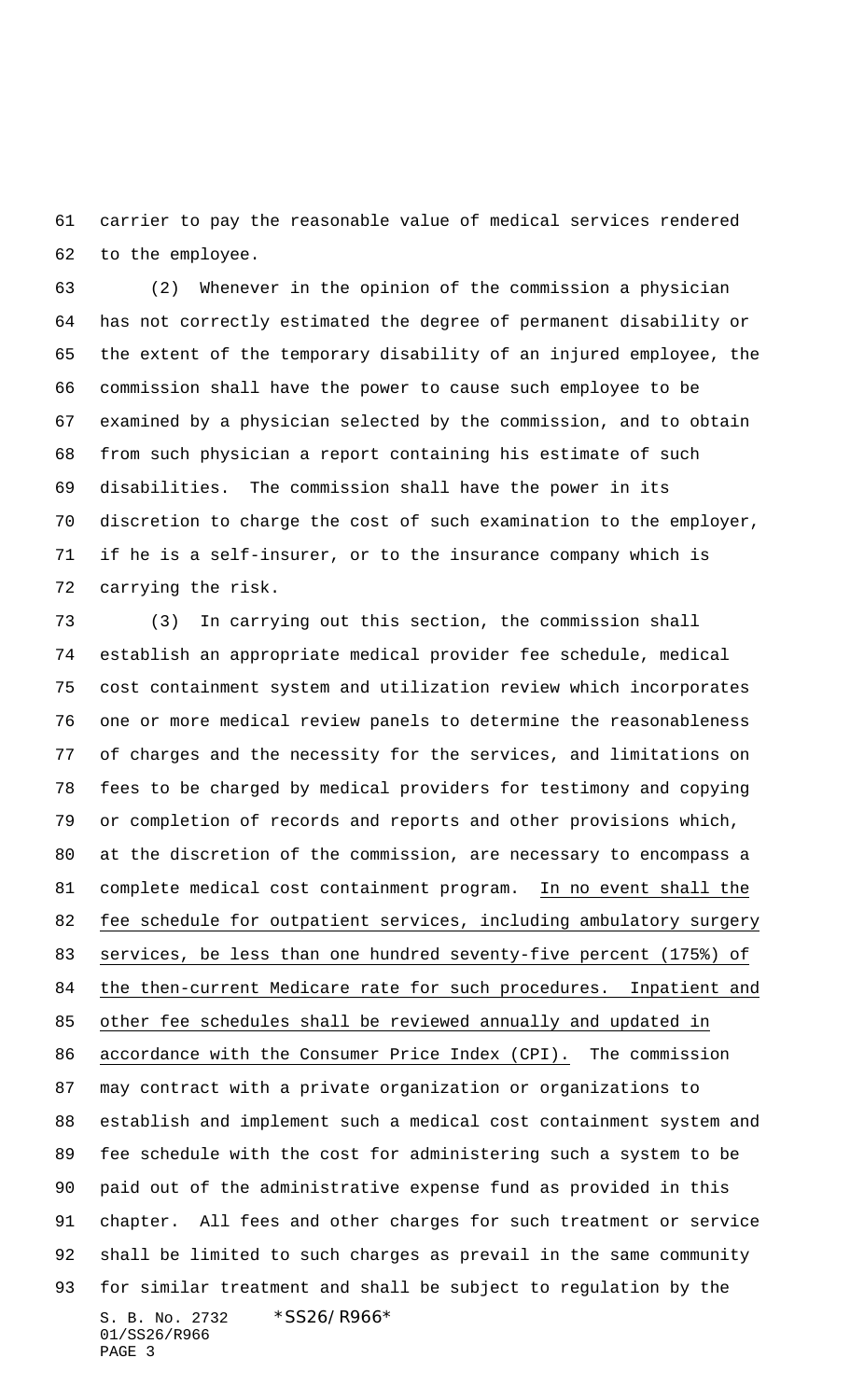commission. No medical bill shall be paid to any doctor until all forms and reports required by the commission have been filed. Any employee receiving treatment or service under the provisions of this chapter may not be held responsible for any charge for such treatment or service, and no doctor, hospital or other recognized medical provider shall attempt to bill, charge or otherwise collect from the employee any amount greater than or in excess of the amount paid by the employer, if self-insured, or its workers' compensation carrier. Any dispute over the amount charged for service rendered under the provisions of this chapter, or over the amount of reimbursement for services rendered under the provisions of this chapter, shall be limited to and resolved between the provider and the employer or carrier in accordance with the fee dispute resolution procedures adopted by the commission.

 (4) The liability of an employer for medical treatment as herein provided shall not be affected by the fact that his employee was injured through the fault or negligence of a third party, not in the same employ, provided the injured employee was engaged in the scope of his employment when injured. The employer shall, however, have a cause of action against such third party to recover any amounts paid by him for such medical treatment.

 (5) An injured worker who believes that his best interest has been prejudiced by the findings of the physician designated by the employer or carrier shall have the privilege of a medical examination by a physician of his own choosing, at the expense of the carrier or employer. Such examination may be had at any time after injury and prior to the closing of the case, provided that the charge shall not exceed One Hundred Dollars (\$100.00) and shall be paid by the carrier or employer where the previous medical findings are upset, but paid by the employee if previous medical findings are confirmed.

S. B. No. 2732 \*SS26/R966\* 01/SS26/R966 PAGE 4 (6) Medical and surgical treatment as provided in this section shall not be deemed to be privileged insofar as carrying